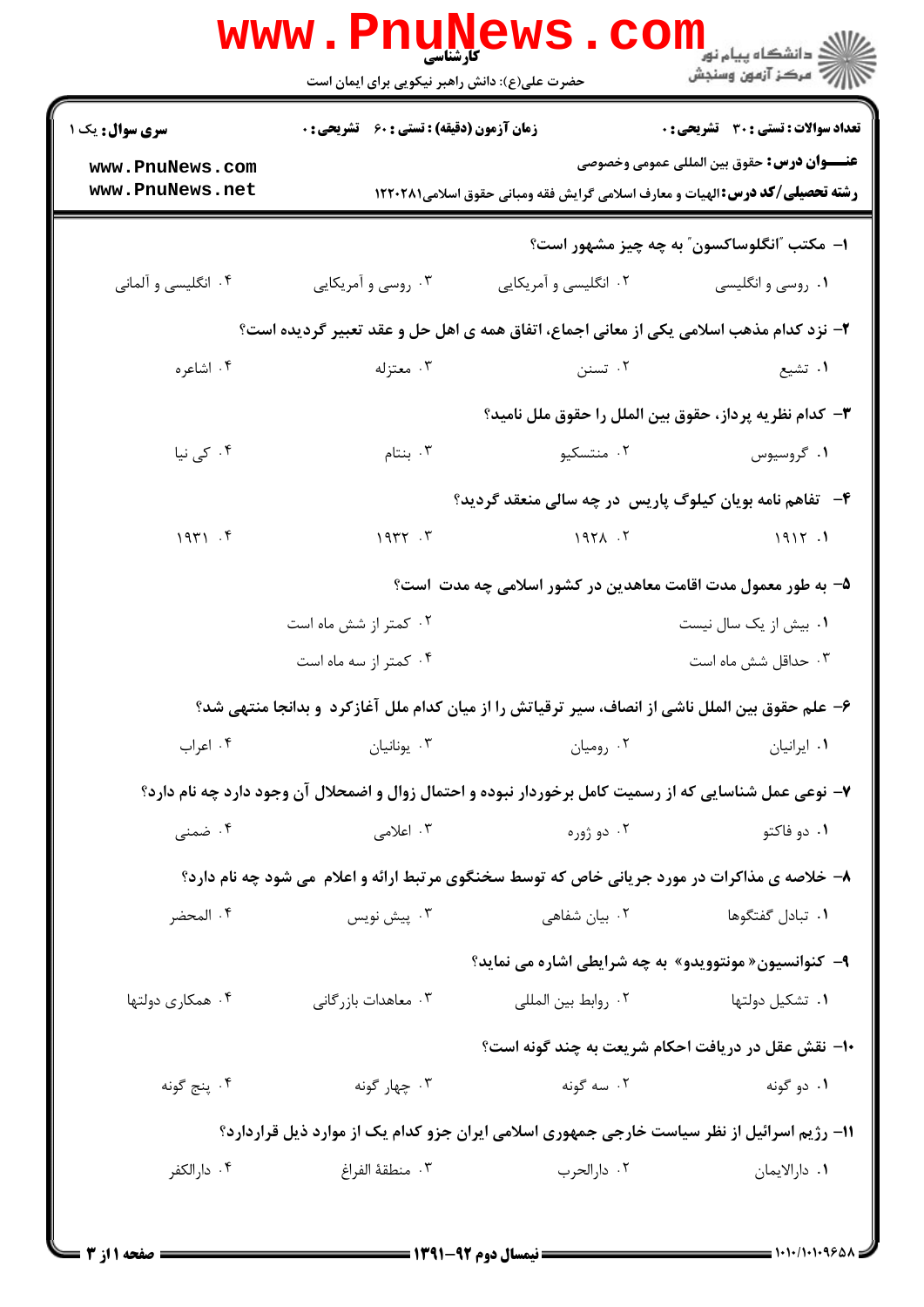|                                                                                                                                           | WWW.Pnuw<br>حضرت علی(ع): دانش راهبر نیکویی برای ایمان است                                                    |                  | الاد دانشگاه پيام نور دا<br>الاس مرکز آزمون وسنجش                                                                                          |  |  |
|-------------------------------------------------------------------------------------------------------------------------------------------|--------------------------------------------------------------------------------------------------------------|------------------|--------------------------------------------------------------------------------------------------------------------------------------------|--|--|
| <b>سری سوال : ۱ یک</b>                                                                                                                    | <b>زمان آزمون (دقیقه) : تستی : 60 ٪ تشریحی : 0</b>                                                           |                  | تعداد سوالات : تستي : 30 ٪ تشريحي : 0                                                                                                      |  |  |
| www.PnuNews.com<br>www.PnuNews.net                                                                                                        |                                                                                                              |                  | <b>عنـــوان درس:</b> حقوق بين المللي عمومي وخصوصي<br><b>رشته تحصیلی/کد درس: ا</b> لهیات و معارف اسلامی گرایش فقه ومبانی حقوق اسلامی1۲۲۰۲۸۱ |  |  |
|                                                                                                                                           |                                                                                                              |                  | <b>۱۲</b> - حاکمیت چند نوع است؟                                                                                                            |  |  |
| ۰۴ پنج نوع                                                                                                                                | ۰۳ چهار نوع                                                                                                  | ۰۲ سه نوع        | ۰۱ دو نوع                                                                                                                                  |  |  |
| ۱۳- طبق ماده۳۶ اساسنامه دیوان دادگستری بین المللی،دیوان  صلاحیت رسیدگی و حل اختلاف راجع به چه مواردی را دارد؟                             |                                                                                                              |                  |                                                                                                                                            |  |  |
| ۰۴ تعاملات ديپلماتيک                                                                                                                      | ۰۳ آراء اداری                                                                                                | ۰۲ تفسیر معاهدات | ٠١ تفسير قضايي داخلي                                                                                                                       |  |  |
|                                                                                                                                           |                                                                                                              |                  | ۱۴- اساس عرف و عادت (درون ذاتی و برون ذاتی)موجب پیدایش چند تئوری شده است؟                                                                  |  |  |
| ۰۴ پنج تئوري                                                                                                                              | ۰۳ چهار تئوري                                                                                                | ۰۲ سه تئوري      | ۰۱ دو تئوري                                                                                                                                |  |  |
| ۱۵– «الزنام» یعنی  اداره ای که برای تبادل اسناد و معاهدات به وجود آمد متعلق به کدام دوره اسلامی است؟                                      |                                                                                                              |                  |                                                                                                                                            |  |  |
| ۰۴ خلفا                                                                                                                                   | ۰۳ امویان                                                                                                    | ۰۲ ممالیک        | ٠١ عباسيان                                                                                                                                 |  |  |
| ۱۶– مذاکره بین نمایندگان تام الاختیار دولتها و سازمانها در مورد موضوعات و مسائل مختلف و جزئیات آنها قبل از انعقاد<br>قرارداد چه نام دارد؟ |                                                                                                              |                  |                                                                                                                                            |  |  |
| ۰۴ گفتگو و مفاوضه                                                                                                                         | ۰۳ مفاوضه و مراوضه                                                                                           | ۰۲ گفتگو و تنفیذ | ٠١ گفتگو و كتابت                                                                                                                           |  |  |
|                                                                                                                                           |                                                                                                              |                  | ۱۷−  حکم باغی که بر ائمه معصومین (ع)خروج نماید چیست؟                                                                                       |  |  |
| ۰۴ جنگ و جهاد                                                                                                                             | ۰۳ امان                                                                                                      | ۰۲ دستگیری       | ۰۱ مصالحه                                                                                                                                  |  |  |
| 18- به نظرچه کسی ًبر اساس قاعده ی لطف بین اتفاق امت و قول و نظر امام(ع) ملازمه ًوجود دارد؟                                                |                                                                                                              |                  |                                                                                                                                            |  |  |
| ۰۴ شهید ثان <i>ی</i>                                                                                                                      | ۰۳ علامه حلی                                                                                                 | ۰۲ شیخ طوسی      | ۰۱ سید مرتضی                                                                                                                               |  |  |
|                                                                                                                                           | ۱۹– آراء دادگاهها به عنوان منبع فرعی حقوق در تعیین قواعد حقوقی ازچه خصوصیتی برخوردار است؟                    |                  |                                                                                                                                            |  |  |
| ۰۴ جنبه الزامي                                                                                                                            | ۰۳ جنبه حقوقی                                                                                                | ۰۲ جنبه اعلامی   | ۰۱ جنبه تاسیسی                                                                                                                             |  |  |
|                                                                                                                                           |                                                                                                              |                  | <b>۲۰</b> - علمای اصول،احکام عقل را چند نوع می دانند؟                                                                                      |  |  |
| ۰۴ پنج نوع                                                                                                                                | ۰۳ چهار نوع                                                                                                  | ۰۲ سه نوع        | ۰۱ دو نوع                                                                                                                                  |  |  |
|                                                                                                                                           |                                                                                                              |                  | 21−  کدام یک از موضوعات ذیل به بحث حقوق بین الملل خصوصی ربطی ندارد؟                                                                        |  |  |
| ۰۴ تعارض قوانين                                                                                                                           | ۰۳ روابط دول                                                                                                 | ۰۲ تابعیت        | ٠١. حقوق بيگانگان                                                                                                                          |  |  |
|                                                                                                                                           | <b>۲۲</b> -   منبعی که از نظر اهل سنت به عنوان چهارمین منبع همردیف با قرآن و سنت و اجماع شناخته می شود چیست؟ |                  |                                                                                                                                            |  |  |
| ۰۴ قیاس                                                                                                                                   | ۰۳ اجتهاد                                                                                                    | ۰۲ عقل           | ۰۱ روایت                                                                                                                                   |  |  |